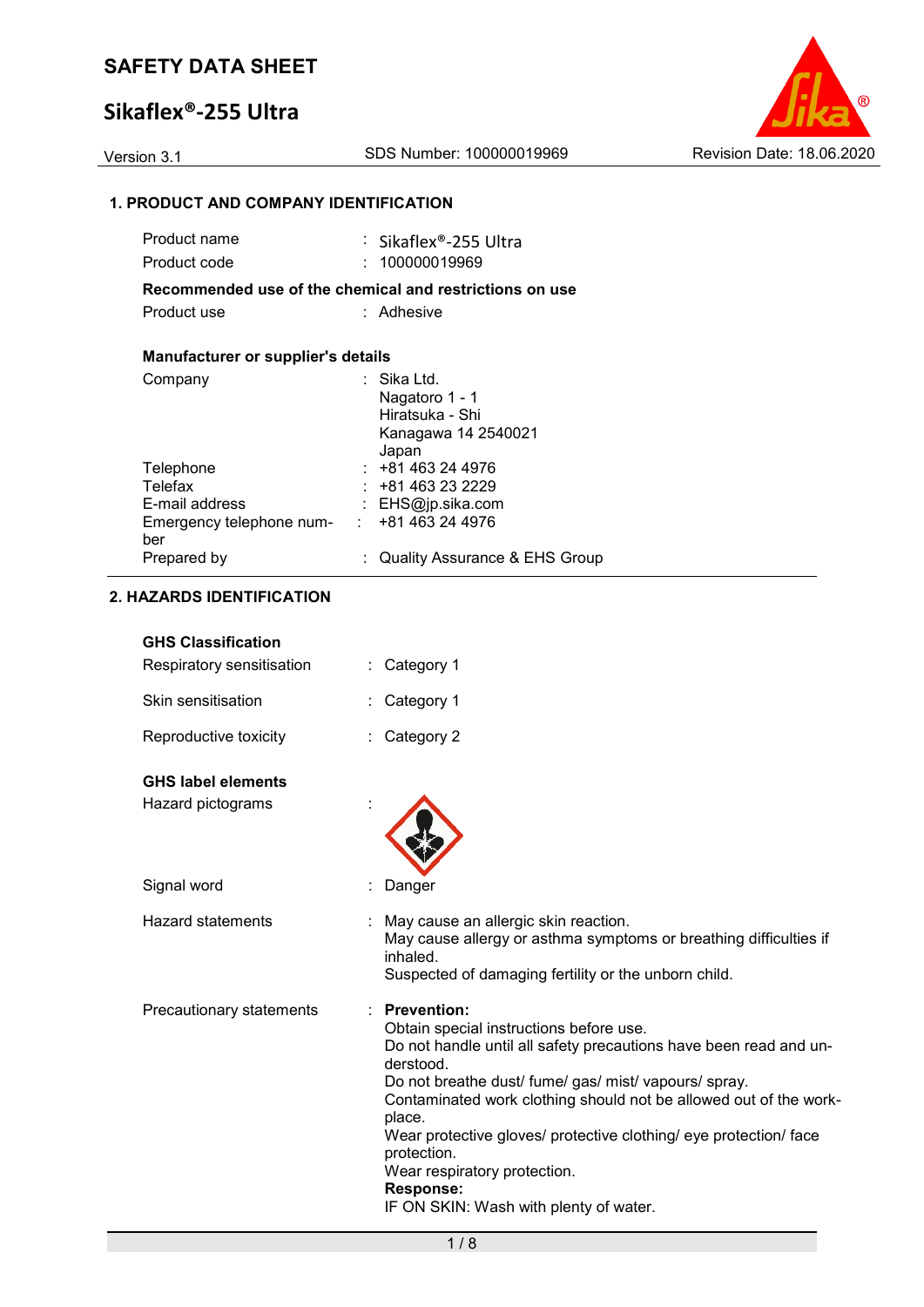# **Sikaflex®-255 Ultra**





IF INHALED: Remove person to fresh air and keep comfortable for breathing. Call a POISON CENTER/ doctor if you feel unwell. IF exposed or concerned: Get medical advice/ attention. If skin irritation or rash occurs: Get medical advice/ attention. Take off contaminated clothing and wash it before reuse. **Storage:**  Store locked up. **Disposal:**  Dispose of contents/ container to an approved waste disposal plant.

# **Other hazards which do not result in classification**

None known.

### **3. COMPOSITION/INFORMATION ON INGREDIENTS**

Substance / Mixture : Mixture

### **Hazardous components**

| Chemical name                       | CAS-No.        | Concentration (%) | ENCS/ISHL<br>number |
|-------------------------------------|----------------|-------------------|---------------------|
| Carbon black                        | 1333-86-4      | $>= 10 - 520$     |                     |
| bis(2-ethylhexyl) adipate           | $103 - 23 - 1$ | $>= 3 - 510$      | $ 2 - 861, 2 - 879$ |
| 4,4'-methylenediphenyl diisocyanate | 101-68-8       | $>= 0.1 - 5.1$    | 4-118               |

## **4. FIRST AID MEASURES**

| General advice              | : Move out of dangerous area.<br>Consult a physician.                           |
|-----------------------------|---------------------------------------------------------------------------------|
|                             | Show this safety data sheet to the doctor in attendance.                        |
| If inhaled                  | Move to fresh air                                                               |
|                             | Consult a physician after significant exposure.                                 |
| In case of skin contact     | : Take off contaminated clothing and shoes immediately.                         |
|                             | Wash off with soap and plenty of water.                                         |
|                             | If symptoms persist, call a physician.                                          |
| In case of eye contact      | : Remove contact lenses.                                                        |
|                             | Keep eye wide open while rinsing.                                               |
|                             | If eye irritation persists, consult a specialist.                               |
| If swallowed                | : Clean mouth with water and drink afterwards plenty of water.                  |
|                             | Do not give milk or alcoholic beverages.                                        |
|                             | Never give anything by mouth to an unconscious person.                          |
|                             | Obtain medical attention.                                                       |
| Most important symptoms     | : sensitising effects                                                           |
| and effects, both acute and | Asthmatic appearance                                                            |
| delayed                     | Allergic reactions                                                              |
|                             | See Section 11 for more detailed information on health effects<br>and symptoms. |
|                             | May cause an allergic skin reaction.                                            |
|                             | May cause allergy or asthma symptoms or breathing difficul-                     |
|                             | ties if inhaled.                                                                |
|                             | Suspected of damaging fertility or the unborn child.                            |
| Notes to physician          | Treat symptomatically.                                                          |

### **5. FIREFIGHTING MEASURES**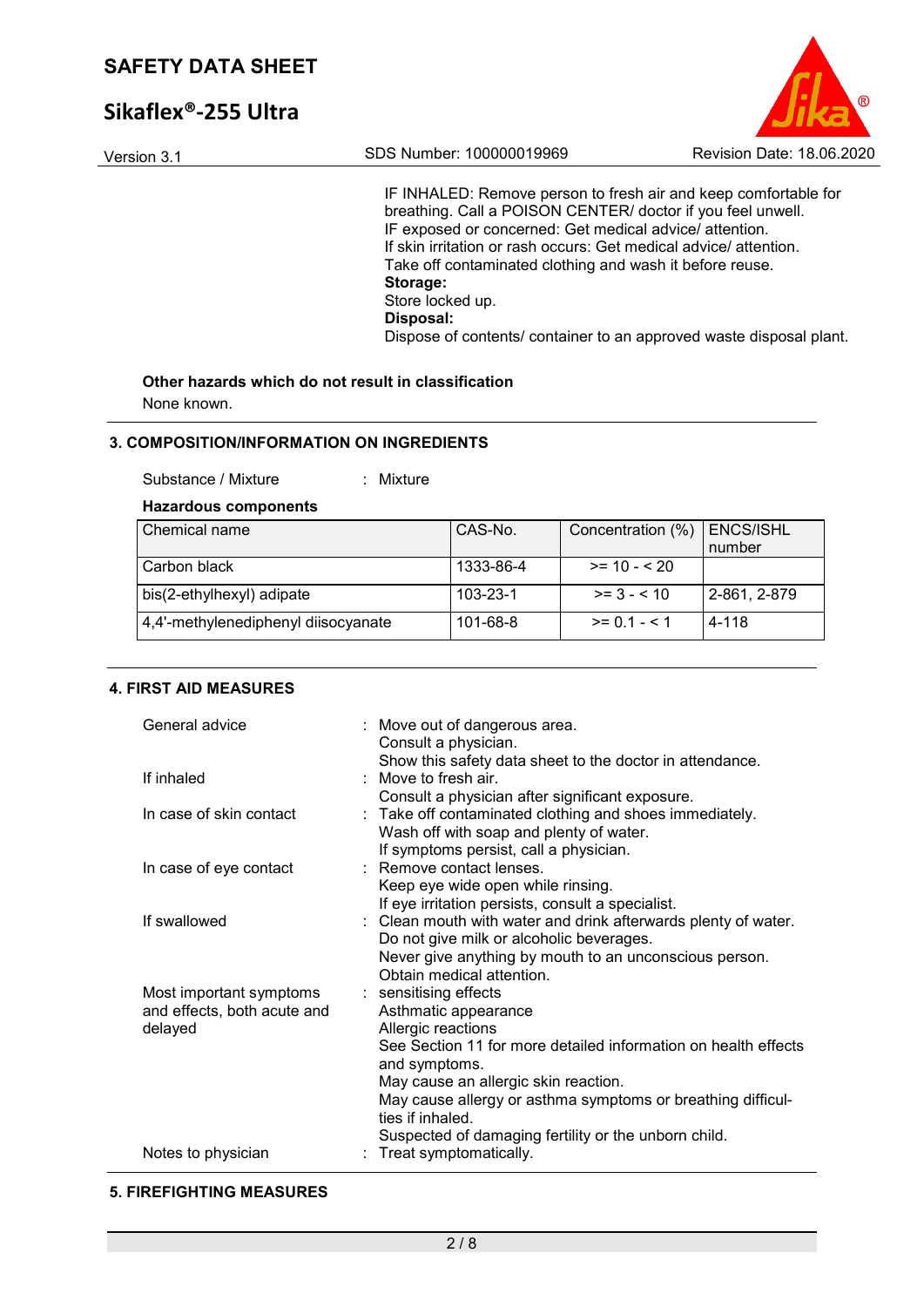# **Sikaflex®-255 Ultra**



| Version 3.1                                      | SDS Number: 100000019969                                                                                       | Revision Date: 18.06.2020 |
|--------------------------------------------------|----------------------------------------------------------------------------------------------------------------|---------------------------|
| Suitable extinguishing media                     | : Use extinguishing measures that are appropriate to local cir-<br>cumstances and the surrounding environment. |                           |
| Hazardous combustion prod-<br>ucts               | : No hazardous combustion products are known                                                                   |                           |
| Specific extinguishing meth-<br>ods              | : Standard procedure for chemical fires.                                                                       |                           |
| Special protective equipment<br>for firefighters | : In the event of fire, wear self-contained breathing apparatus.                                               |                           |
| <b>6. ACCIDENTAL RELEASE MEASURES</b>            |                                                                                                                |                           |

| Personal precautions, protec-<br>tive equipment and emer-<br>gency procedures | : Use personal protective equipment.<br>Deny access to unprotected persons.                                                                                      |
|-------------------------------------------------------------------------------|------------------------------------------------------------------------------------------------------------------------------------------------------------------|
| Environmental precautions                                                     | : Do not flush into surface water or sanitary sewer system.<br>If the product contaminates rivers and lakes or drains inform<br>respective authorities.          |
| Methods and materials for<br>containment and cleaning up                      | : Soak up with inert absorbent material (e.g. sand, silica gel,<br>acid binder, universal binder, sawdust).<br>Keep in suitable, closed containers for disposal. |

# **7. HANDLING AND STORAGE**

# **Handling**

| Advice on protection against<br>fire and explosion | : Normal measures for preventive fire protection.                                                                                                                                                                                                                                                                                                                                                                                                                                                                                                                                         |
|----------------------------------------------------|-------------------------------------------------------------------------------------------------------------------------------------------------------------------------------------------------------------------------------------------------------------------------------------------------------------------------------------------------------------------------------------------------------------------------------------------------------------------------------------------------------------------------------------------------------------------------------------------|
| Advice on safe handling                            | : Do not breathe vapours or spray mist.<br>Avoid exceeding the given occupational exposure limits (see sec-<br>tion $8$ ).<br>Do not get in eyes, on skin, or on clothing.<br>For personal protection see section 8.<br>Persons with a history of skin sensitisation problems or asthma,<br>allergies, chronic or recurrent respiratory disease should not be<br>employed in any process in which this mixture is being used.<br>Smoking, eating and drinking should be prohibited in the applica-<br>tion area.<br>Follow standard hygiene measures when handling chemical prod-<br>ucts |
| Avoidance of contact<br>Hygiene measures           | $:$ No data available<br>: Handle in accordance with good industrial hygiene and safety prac-<br>tice.<br>When using do not eat or drink.<br>When using do not smoke.<br>Wash hands before breaks and at the end of workday.                                                                                                                                                                                                                                                                                                                                                              |
| <b>Storage</b>                                     |                                                                                                                                                                                                                                                                                                                                                                                                                                                                                                                                                                                           |
| Conditions for safe storage                        | : Store in original container.<br>Keep container tightly closed in a dry and well-ventilated place.<br>Observe label precautions.<br>Store in accordance with local regulations.                                                                                                                                                                                                                                                                                                                                                                                                          |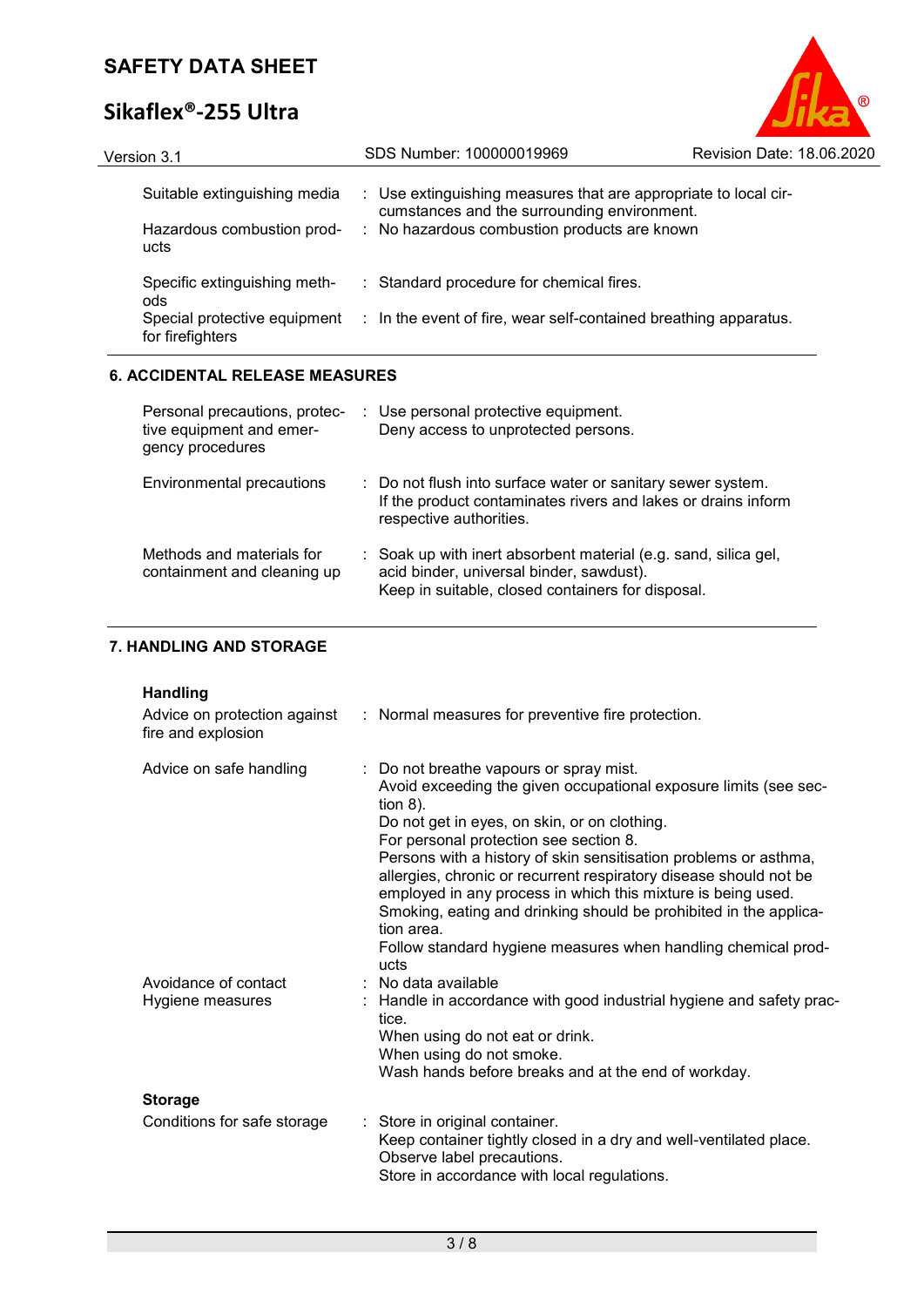# **Sikaflex®-255 Ultra**



## **8. EXPOSURE CONTROLS/PERSONAL PROTECTION**

### **Threshold limit value and permissible exposure limits for each component in the work environment**

| Components                    | CAS-No.  | Value type                                | Control parame-                                                   | <b>Basis</b> |
|-------------------------------|----------|-------------------------------------------|-------------------------------------------------------------------|--------------|
|                               |          | (Form of                                  | ters / Permissible                                                |              |
|                               |          | exposure)                                 | concentration                                                     |              |
| 4,4'-methylenediphenyl diiso- | 101-68-8 | OEL-M                                     | $0.05 \,\mathrm{mg/m3}$                                           | JP OEL       |
| cyanate                       |          |                                           |                                                                   | <b>JSOH</b>  |
|                               |          |                                           | Further information: Airway sensitizing agent; Group 1 substances |              |
|                               |          | which induce allergic reactions in humans |                                                                   |              |
|                               |          | TWA                                       | $0.005$ ppm                                                       | <b>ACGIH</b> |

## **Personal protective equipment**

| Respiratory protection   | : Use respiratory protection unless adequate local exhaust ventila-<br>tion is provided or exposure assessment demonstrates that expo-<br>sures are within recommended exposure guidelines.<br>The filter class for the respirator must be suitable for the maximum<br>expected contaminant concentration<br>(gas/vapour/aerosol/particulates) that may arise when handling the<br>product. If this concentration is exceeded, self-contained breathing<br>apparatus must be used. |
|--------------------------|------------------------------------------------------------------------------------------------------------------------------------------------------------------------------------------------------------------------------------------------------------------------------------------------------------------------------------------------------------------------------------------------------------------------------------------------------------------------------------|
| Hand protection          | : Chemical-resistant, impervious gloves complying with an approved<br>standard should be worn at all times when handling chemical<br>products if a risk assessment indicates this is necessary.                                                                                                                                                                                                                                                                                    |
| Eye protection           | : Safety eyewear complying with an approved standard should be<br>used when a risk assessment indicates this is necessary.                                                                                                                                                                                                                                                                                                                                                         |
| Skin and body protection | : Choose body protection in relation to its type, to the concentration<br>and amount of dangerous substances, and to the specific work-<br>place.                                                                                                                                                                                                                                                                                                                                  |

### **9. PHYSICAL AND CHEMICAL PROPERTIES**

| Appearance                              | : paste                                           |
|-----------------------------------------|---------------------------------------------------|
| Colour                                  | : black                                           |
| Odour                                   | : characteristic                                  |
| <b>Odour Threshold</b>                  | : No data available                               |
| рH                                      | : Not applicable                                  |
| Melting point/range / Freezing<br>point | : No data available                               |
| Boiling point/boiling range             | : No data available                               |
| Flash point                             | : ca. 140 °C (284 °F), Method: Cleveland open cup |
| Evaporation rate                        | : No data available                               |
| Flammability                            | : No data available                               |
| Upper explosion limit                   | : No data available                               |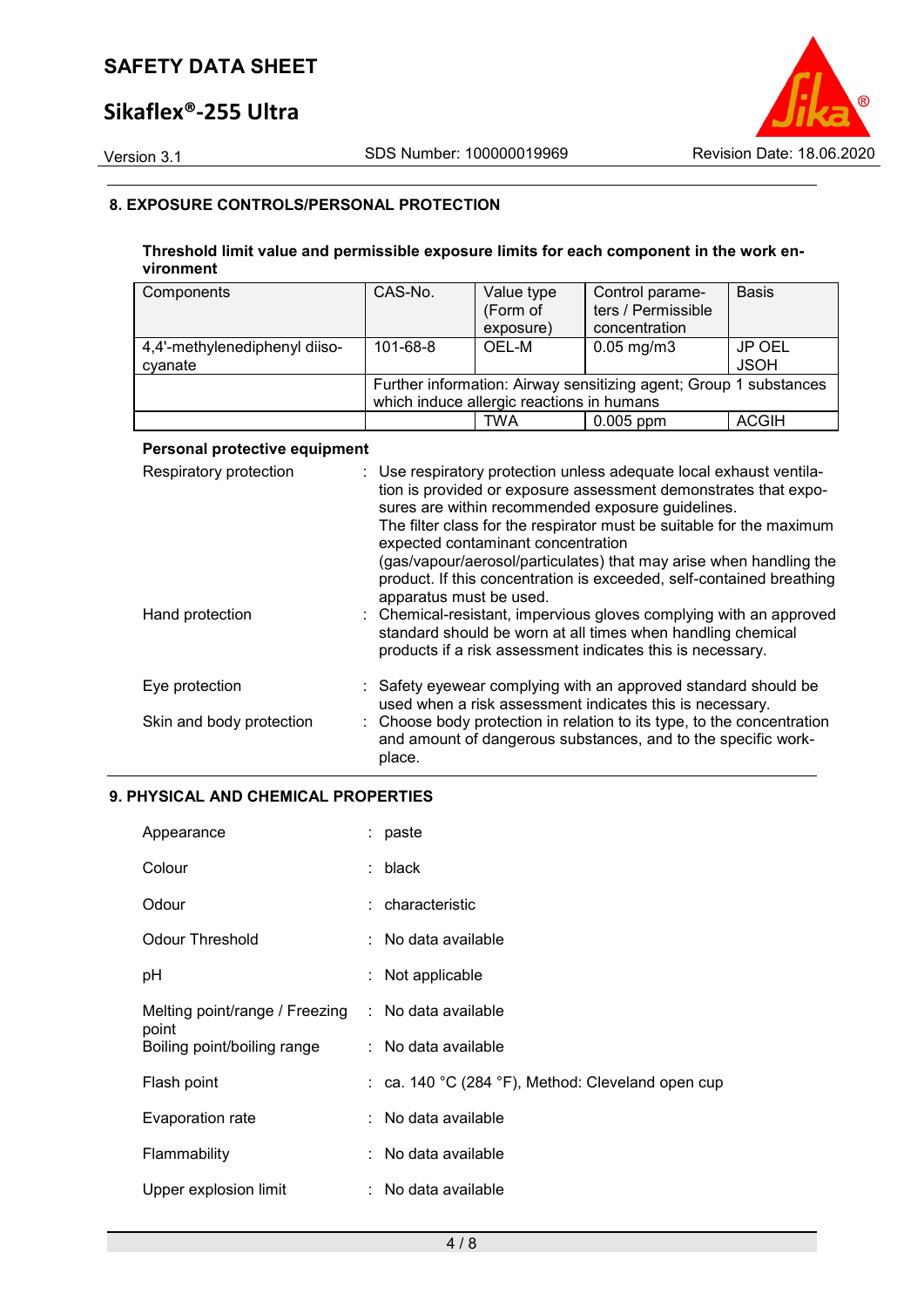# **Sikaflex®-255 Ultra**



# **10. STABILITY AND REACTIVITY**

| Reactivity              | : No dangerous reaction known under conditions of normal use.          |
|-------------------------|------------------------------------------------------------------------|
| Chemical stability      | : The product is chemically stable.                                    |
|                         | Possibility of hazardous reac- : No hazards to be specially mentioned. |
| tions                   |                                                                        |
| Conditions to avoid     | $\therefore$ No data available                                         |
| Incompatible materials  | $\therefore$ No data available                                         |
| Hazardous decomposition | : No decomposition if stored and applied as directed.                  |
| products                |                                                                        |

# **11. TOXICOLOGICAL INFORMATION**

## **Acute toxicity**

Not classified based on available information.

| <b>Components:</b>                                |                                                                                |
|---------------------------------------------------|--------------------------------------------------------------------------------|
| Carbon black:                                     |                                                                                |
| Acute oral toxicity                               | : LD50 Oral (Rat): $> 8,000$ mg/kg                                             |
| bis(2-ethylhexyl) adipate:<br>Acute oral toxicity | : LD50 Oral (Rat): $> 5,000$ mg/kg                                             |
| Acute inhalation toxicity                         | : LC50 (Rat): $> 5.7$ mg/l<br>Exposure time: 4 h<br>Test atmosphere: dust/mist |

#### **4,4'-methylenediphenyl diisocyanate:**

| Acute inhalation toxicity | Acute toxicity estimate: 1.5 mg/l |
|---------------------------|-----------------------------------|
|---------------------------|-----------------------------------|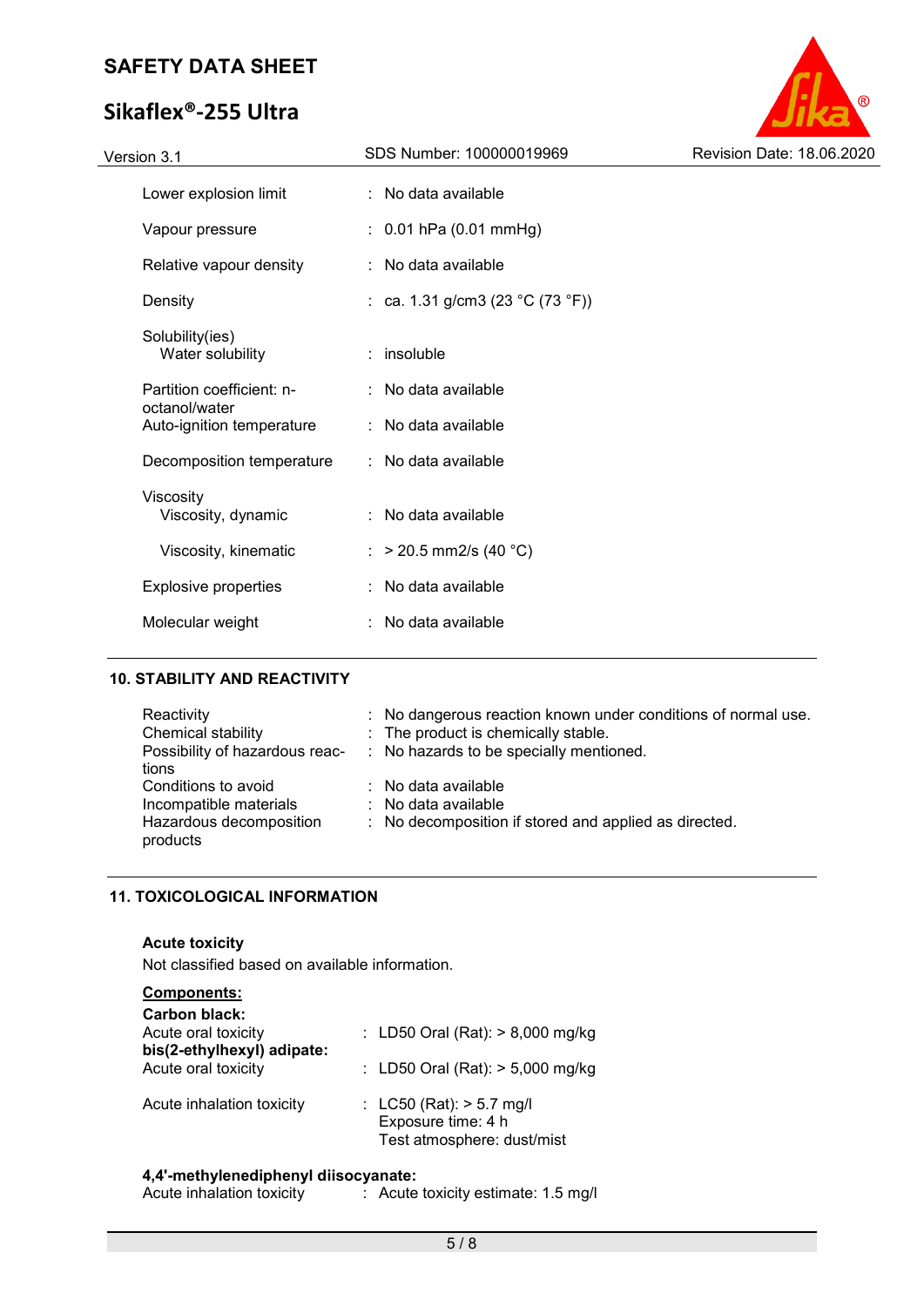# **Sikaflex®-255 Ultra**



Test atmosphere: dust/mist, Method: Expert judgement

# **Skin corrosion/irritation**

Not classified based on available information.

#### **Serious eye damage/eye irritation**

Not classified based on available information.

#### **Respiratory or skin sensitisation**

Skin sensitisation: May cause an allergic skin reaction. Respiratory sensitisation: May cause allergy or asthma symptoms or breathing difficulties if inhaled.

#### **Germ cell mutagenicity**

Not classified based on available information.

#### **Carcinogenicity**

Not classified based on available information.

#### **Reproductive toxicity**

Suspected of damaging fertility or the unborn child.

### **STOT - single exposure**

Not classified based on available information.

#### **STOT - repeated exposure**

May cause damage to organs (respiratory system) through prolonged or repeated exposure.

### **Aspiration toxicity**

Not classified based on available information.

### **12. ECOLOGICAL INFORMATION**

#### **Ecotoxicity**

# **Components:**

| <b>Carbon black:</b><br>Toxicity to fish                                             | : LC50 (Brachydanio rerio (zebrafish)): $> 1,000$ mg/l<br>Exposure time: 96 h                  |
|--------------------------------------------------------------------------------------|------------------------------------------------------------------------------------------------|
| bis(2-ethylhexyl) adipate:<br>Toxicity to daphnia and other<br>aquatic invertebrates | $\therefore$ EC50 (Daphnia magna (Water flea)): $>$ 500 mg/l<br>Exposure time: 48 h            |
| Toxicity to algae                                                                    | $\therefore$ EC50 (Scenedesmus quadricauda (Green algae)): $>$ 500 mg/l<br>Exposure time: 72 h |
| <b>Persistence and degradability</b><br>No data available                            |                                                                                                |
| <b>Bioaccumulative potential</b>                                                     |                                                                                                |
| No data available                                                                    |                                                                                                |
| <b>Mobility in soil</b>                                                              |                                                                                                |
| No data available                                                                    |                                                                                                |
| Hazardous to the ozone layer                                                         |                                                                                                |
| Not applicable                                                                       |                                                                                                |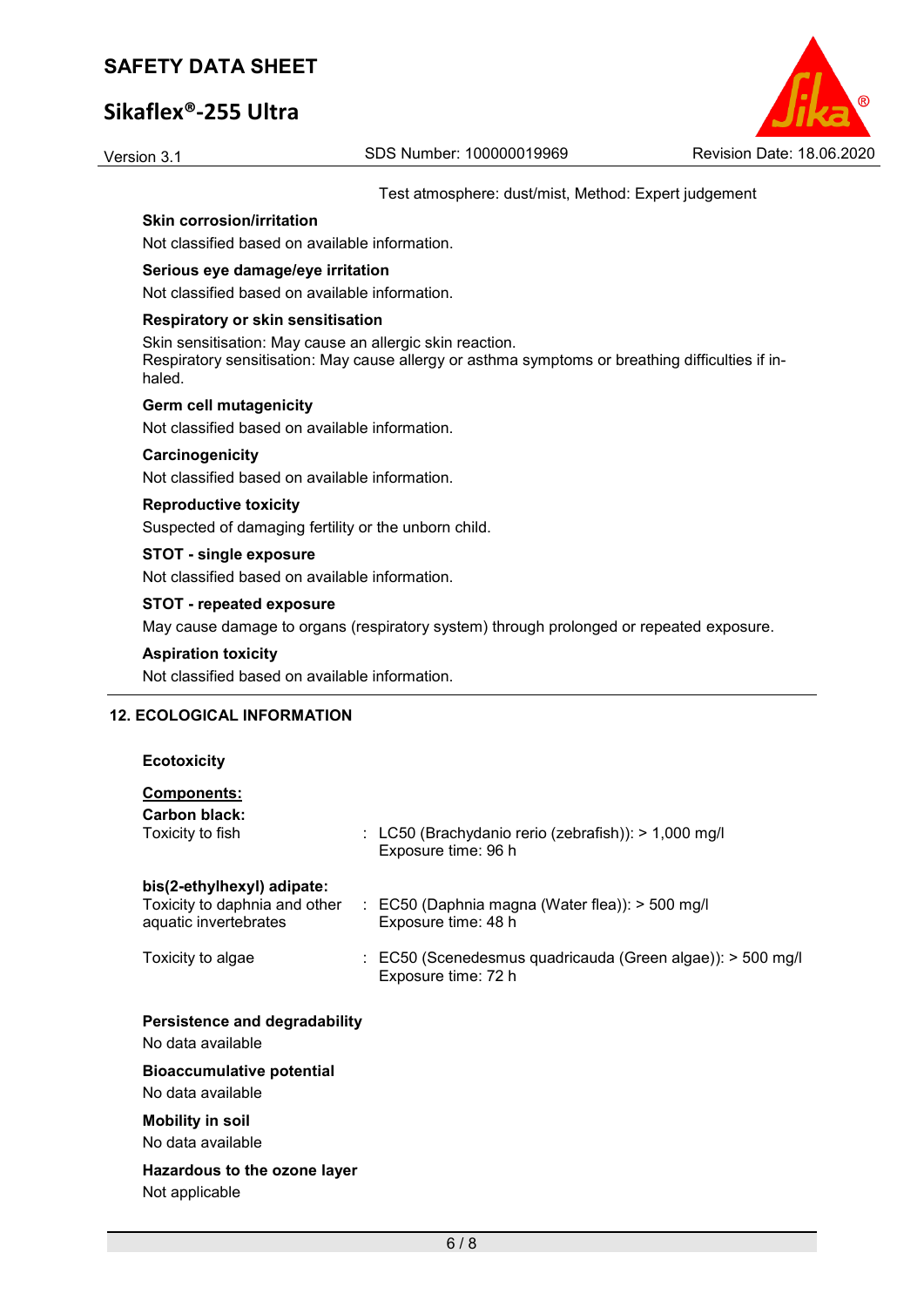# **Sikaflex®-255 Ultra**

Version 3.1 SDS Number: 100000019969 Revision Date: 18.06.2020

#### **Other adverse effects**

#### **Product:**

| Additional ecological infor- | : There is no data available for this product. |
|------------------------------|------------------------------------------------|
| mation                       |                                                |

### **13. DISPOSAL CONSIDERATIONS**

| <b>Disposal methods</b> |                                                                                                                                        |
|-------------------------|----------------------------------------------------------------------------------------------------------------------------------------|
| Waste from residues     | : Do not contaminate ponds, waterways or ditches with chemi-<br>cal or used container.<br>Send to a licensed waste management company. |
| Contaminated packaging  | : Empty remaining contents.<br>Dispose of as unused product.<br>Do not re-use empty containers.                                        |

#### **14. TRANSPORT INFORMATION**

#### **International Regulations**

#### **UNRTDG**

Not regulated as a dangerous good

#### **IATA-DGR**

Not regulated as a dangerous good

#### **IMDG-Code**

Not regulated as a dangerous good

### **Transport in bulk according to Annex II of MARPOL 73/78 and the IBC Code**

Not applicable for product as supplied.

#### **National Regulations**

Refer to section 15 for specific national regulation.

## **15. REGULATORY INFORMATION**

#### **Related Regulations**

**Fire Service Law** Not applicable

#### **Industrial Safety and Health Law**

**Harmful Substances Prohibited from Manufacture** Not applicable

**Harmful Substances Required Permission for Manufacture** Not applicable

**Substances Prevented From Impairment of Health** Not applicable

**Circular concerning Information on Chemicals having Mutagenicity - Annex 2: Information on Existing Chemicals having Mutagenicity** Not applicable